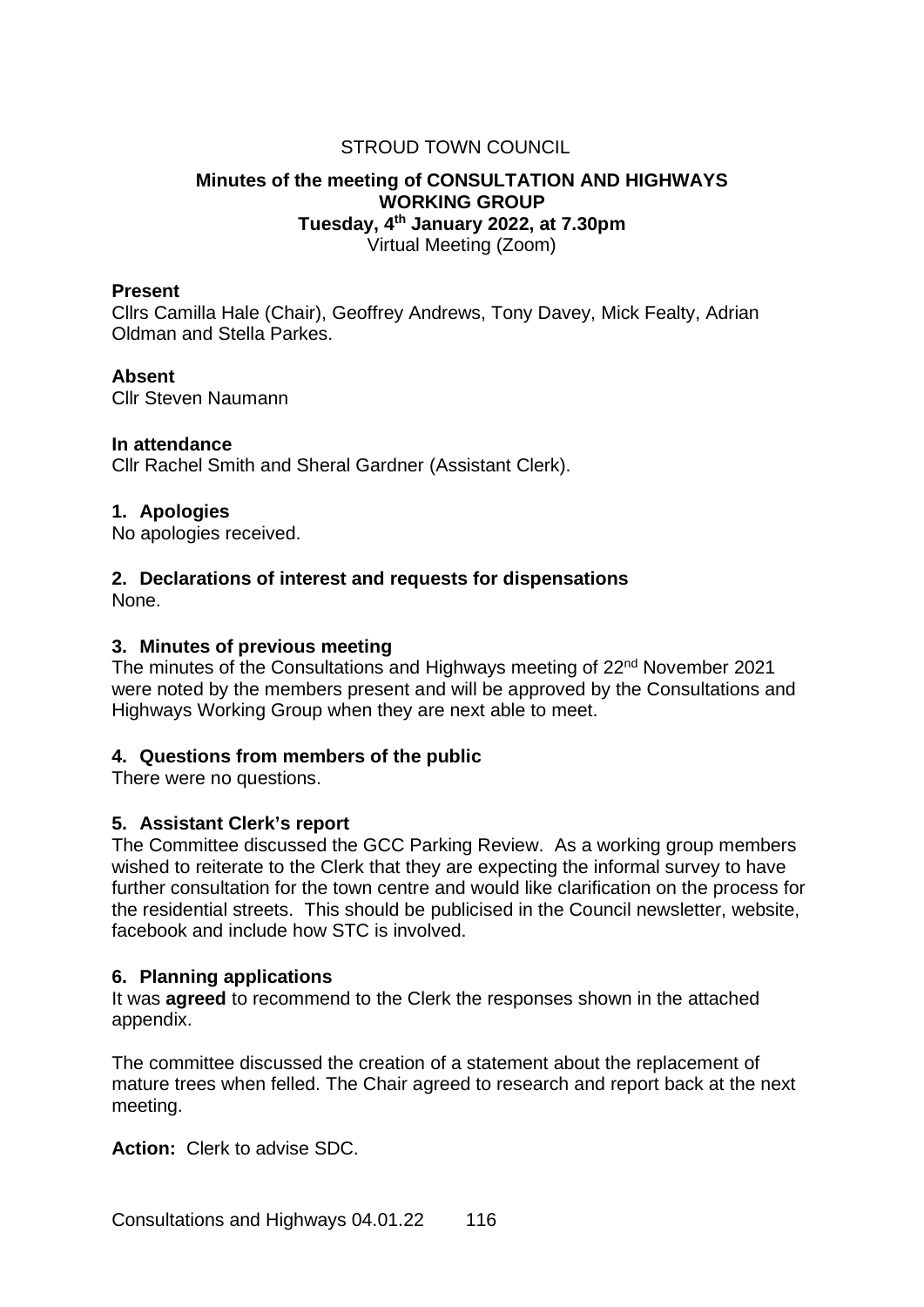# **7. Planning decisions**

These were noted.

# **8. Budget**

The draft budget for 2022/23 was presented and **approved** by members.

# **9. Public Rights of Way**

The Committee considered writing to the MP for Stroud asking for support for calls for the "cut-off date" for the registration of public rights of way set in the Countryside and Rights of Way Act (2000) to be abandoned or for the deadline to be deferred.

It was **agreed** to support the proposal and to give delegated powers to the Clerk to write to the MP in consultation with the Chair.

It was also **agreed** to ask the Clerk to talk to GAPTC to ask other parish and town council's to write a letter of support to their MP's.

**Action**: Clerk to write to MP to support request to abandon or defer the deadline for the registration of public rights of way and to talk to GAPTC to ask other parish and town council's to write to their MP's.

The meeting closed at 8.35pm

Chair ……………………………..

Date ………………………………